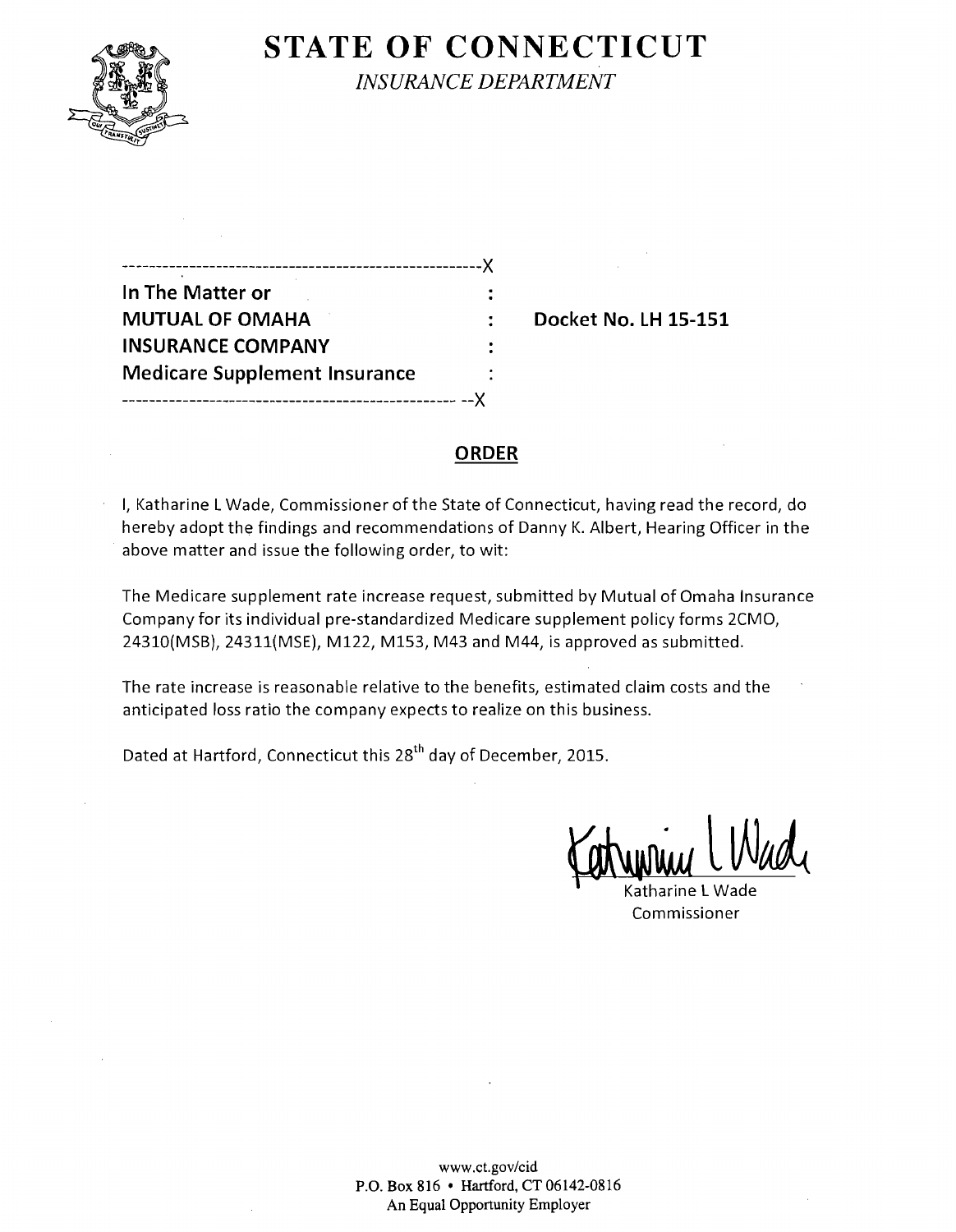

# **STATE OF CONNECTICUT**

*INSURANCE DEPARTMENT* 

| _______________                      |  |
|--------------------------------------|--|
| In The Matter or                     |  |
| <b>MUTUAL OF OMAHA INSURANCE</b>     |  |
| <b>COMPANY</b>                       |  |
| <b>Medicare Supplement Insurance</b> |  |
|                                      |  |

**Docket No LH 15-151** 

## **PROPOSED FINAL DECISION**

## **1. INTRODUCTION**

The Insurance Commissioner of the State of Connecticut is empowered to review rates charged for individual and group Medicare supplement policies sold to any resident of this State who is eligible for Medicare. The source for this regulatory authority is contained in Chapter 700c and Section 38a-495a of the Connecticut General Statutes.

After due notice, a hearing was held at the Insurance Department in Hartford on Thursday, December 17, 2015 to consider whether or not the rate increase requested by Mutual of Omaha Insurance Company on its individual standardized Medicare supplement business should be approved.

One non-member from the general public attended the hearing.

No Company representatives from Mutual of Omaha Insurance Company attended the hearing.

The hearing was conducted in accordance with the requirements of Section 38a-474, Connecticut General Statutes, the Uniform Administrative Procedures Act, Chapter 54 of Section 38a-8-1 et seq. of the Regulations of Connecticut State Agencies.

A Medicare supplement (or Medigap) policy is a private health insurance policy sold on an individual or group basis, which provides benefits that are additional to the benefits provided by Medicare. For many years Medicare supplement policies have been highly regulated under both state and federal law to protect the interests of persons eligible for Medicare who depend on these policies to provide additional coverage for the costs of health care.

> www.ct.gov/cid P.O. Box 816 • Hartford, CT 06142-0816 An Equal Opportunity Employer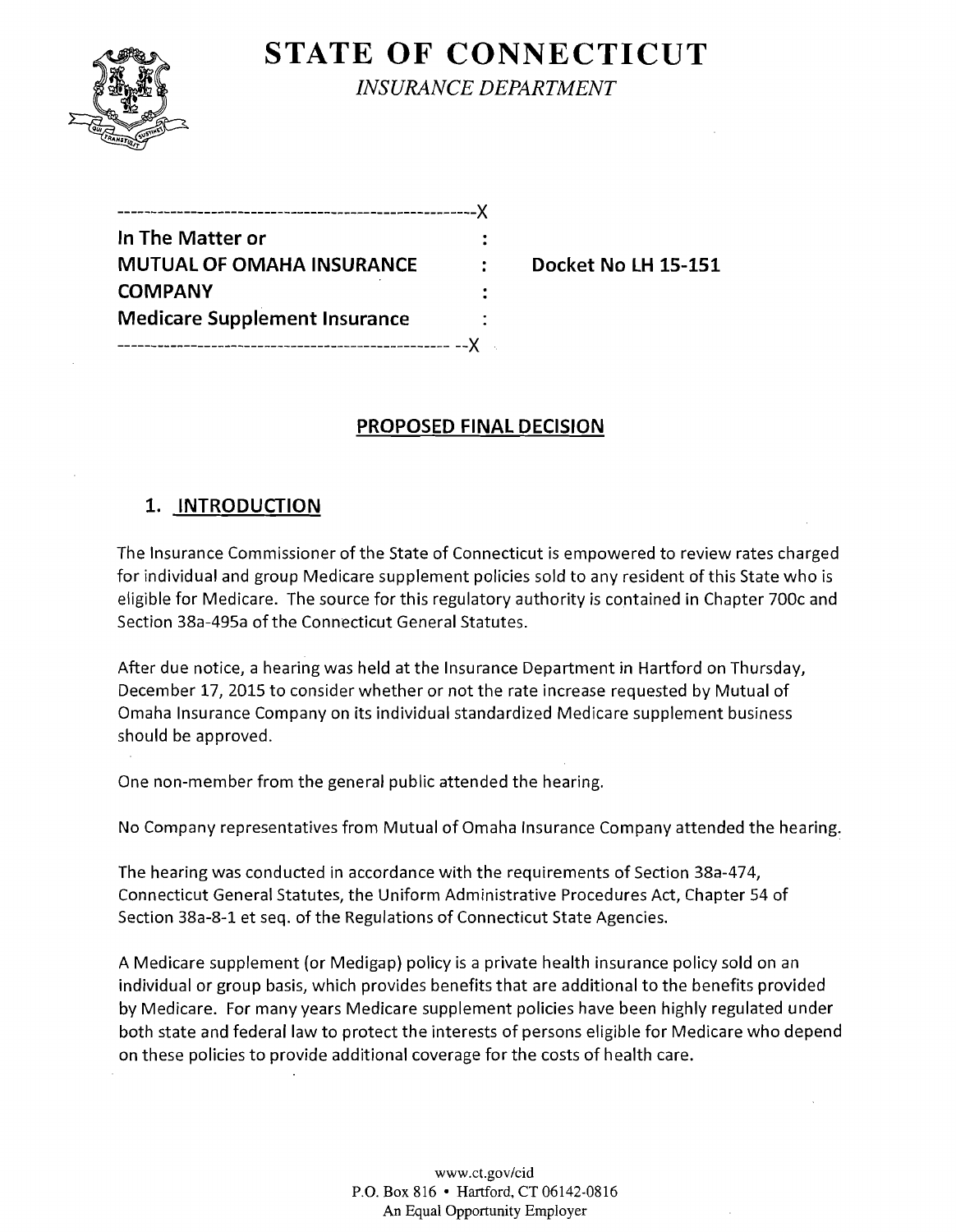Effective December 1, 2005, Connecticut amended its program of standardized Medicare supplement policies in accordance with Section 38a-496a of the Connecticut General Statutes, and Sections 38a-495a-1 through 38a-495a-21 of the Regulations of Connecticut Agencies. This program, which conforms to federal requirements, provides that all "core" package of benefits known as Plan A. Insurers may also offer anyone or more of eleven other plans (Plans B through N).

Effective January 1, 2006, in accordance with Section 38a-495c of the Connecticut General Statutes (as amended by Public Act 05-20) premiums for all Medicare supplement policies in the state must use community rating. Rates for Plans A through N must be computed without regard to age, gender, previous claims history or the medical condition of any person covered by a Medicare supplement policy or certificate.

The statute provides that coverage under Plans A through N may not be denied on the basis of age, gender, previous claims history or the medical condition of any covered person. Insurers may exclude benefits for losses incurred within six months from the effective date of coverage based on a pre-existing condition.

Effective October 1, 1998, carriers that offer Plan B or Plan C must make these plans as well as Plan A, available to all persons eligible for Medicare by reason of disability.

Insurers must also make the necessary arrangements to receive notice of all claims paid by Medicare for their insureds so that supplement benefits can be computed and paid without requiring insureds to file claim forms for such benefits. This process of direct notice and automatic claims payment is commonly referred to as "piggybacking" or "crossover".

Sections 38a-495 and 38a-522 of the Connecticut General Statutes, and Section 38a-495a-10 of the Regulations of Connecticut Agencies, state that individiaul and group Medicare supplement policies must have anticipated loss ratios of 65% and 75%, respectively. Under Sections 38a-495-7 and 38a-495a-10 of the Regulations of Connecticut Agencies, filings for rate increases must demonstrate that actual and expected losses in relation to premiums meet these standards, and anticipated loss ratios for the entire future period for which the requested premiums are calculated to provide coverage must be expected to equal or exceed the appropriate loss ratio standard.

Section 38a-473 of the Connecticut General Statutes provides that no insurer may incorporate in its rates for Medicare supplement policies factors for expenses that exceed 150% of the average expense ratio for that insurer's entire written premium for all lines of health insurance for the previous calendar year.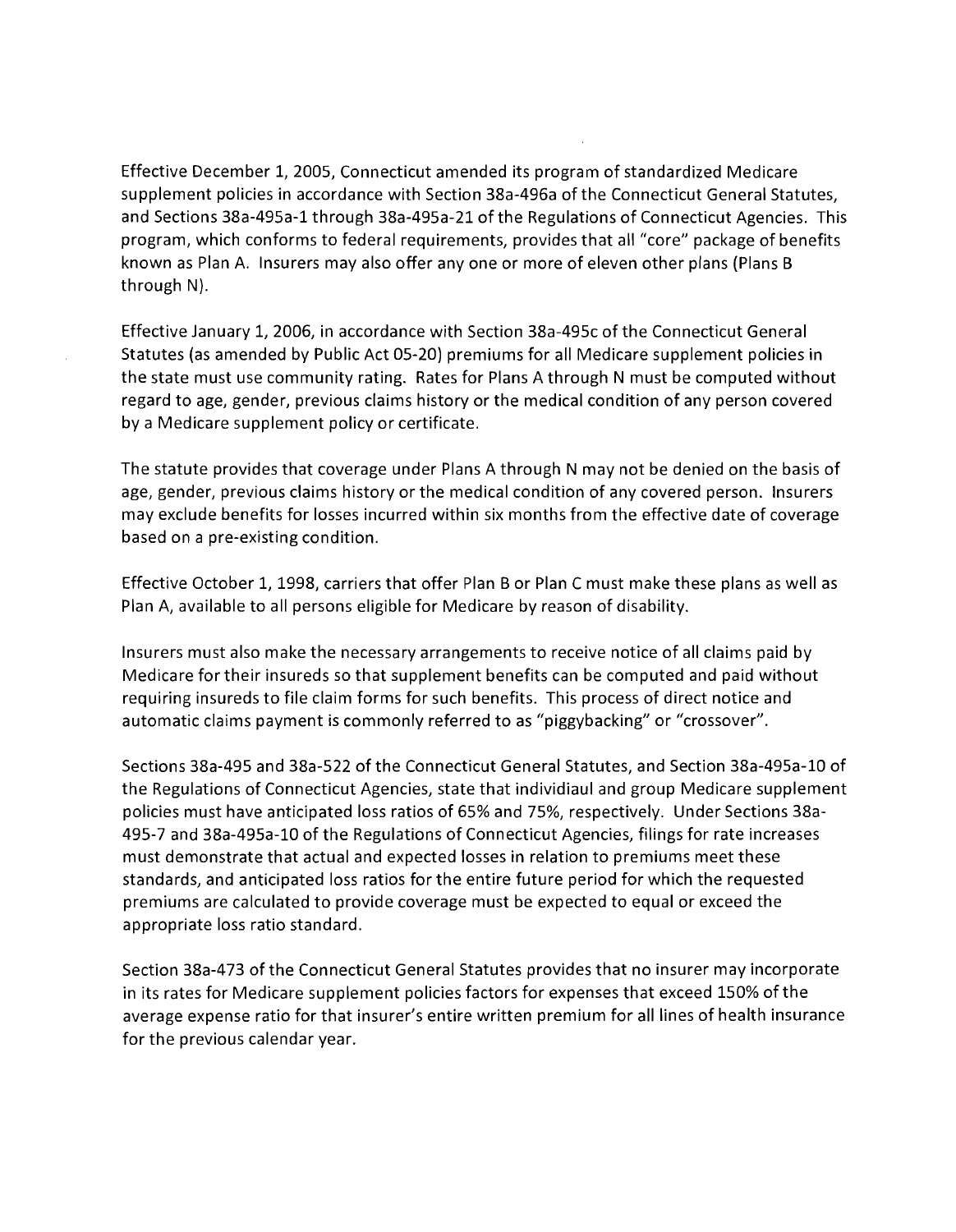#### II. **FINDING OF FACT**

After reviewing the exhibits entered into the record of this proceeding, and utilizing the experience, technical competence and specialized knowledge of the Insurance Department, the undersigned makes the following findings of fact:

- 1. Mutual of Omaha has requested the approval of a 3.0% rate increase for its individual prestandardized Medicare supplement policy forms 2CMO et al.
- 2. As of 6/30/2015 there were 19 policies in-force in Connecticut and 1,507 in-force nationwide.
- 3. The last approved rate increase for these policies was 10.0%, effective 3/1/2009.
- 4. The majority of this block was agent solicited but some forms were sold using direct response mail methods.
- 5. Mutual of Omaha certified that their expense factors are in compliance with section 38a-473, e.G.S.
- 6. Mutual of Omaha has conformed to subsection (e) of section 38a-495c, C.G.S. regarding the automatic processing of Part B claims. They have arrangements for the automatic processing of Part A claims.
- 7. The proposed rates are designed to satisfy the Connecticut regulatory loss ratio of 65%.
- 8. The estimated loss ratios in Connecticut for 2014 and 2015 are 45.42% and 48.65% respectively. The loss ratio in Connecticut from inception through 2015 is estimated to be 65.17%.
- 9. The estimated loss ratios nationwide for 2014 and 2015 are 86.2% and 94.2% respectively. The loss ratio nationwide from inception through 2015 is estimated to be 61.87%.
- 10. Trend of 3.0% was used for projection of future claims based upon nationwide data.
- 11. Mutual of Omaha's 2016 Medicare supplement rate filing proposal is in compliance with the requirements of regulation 38a-474 as it applies to the contents of the rate submission as well as the actuarial memorandum.